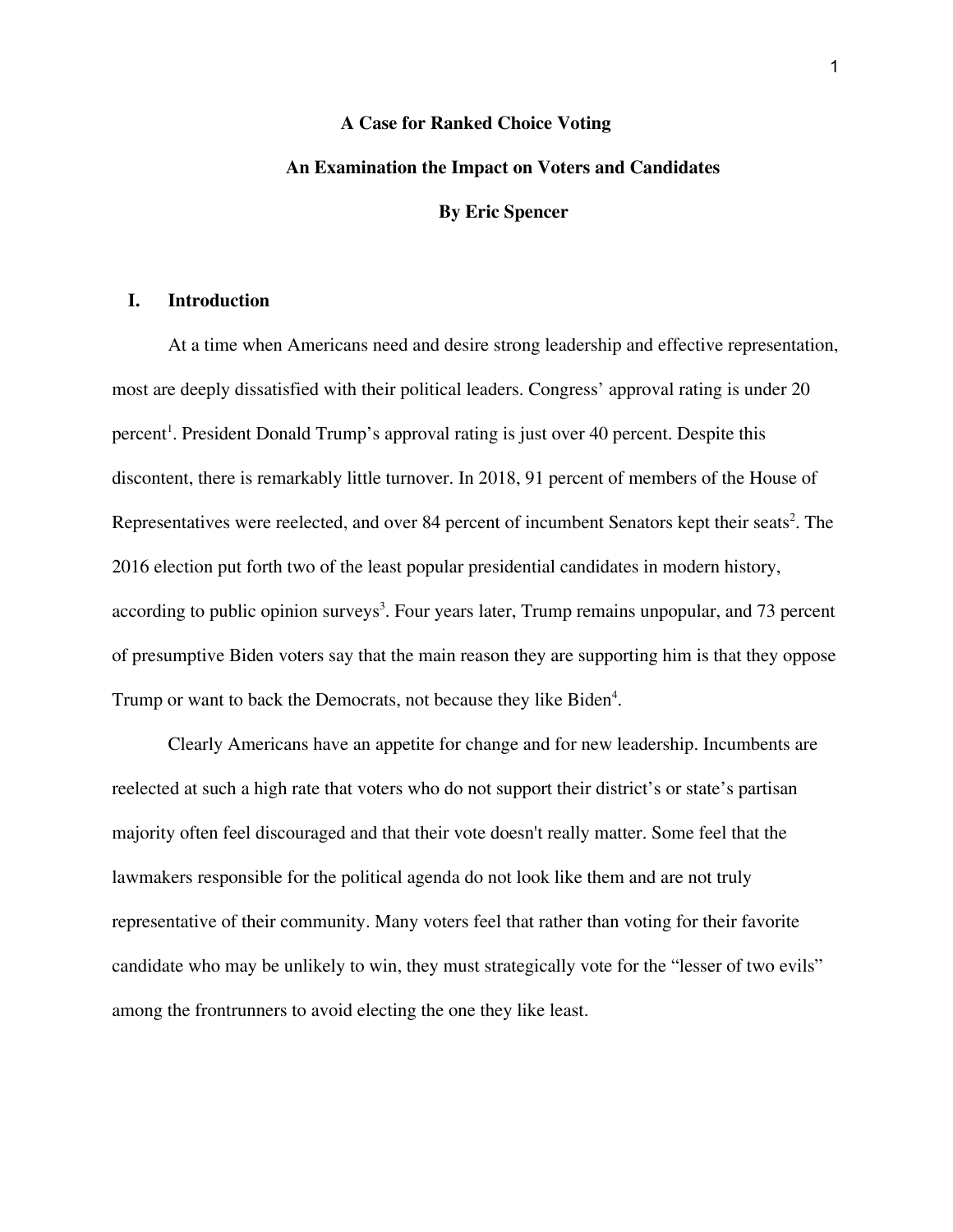The problem of "strategic voting" points to larger issues within our electoral system. Last year's mayoral recall and election in Fall River, Massachusetts is a glaring example. In 2019, Fall River Mayor Jasiel Correia faced a recall election after facing numerous criminal charges for bribery, extortion, conspiracy, and tax fraud<sup>5</sup>. Over 60 percent of voters voted to recall Correia on the first question on the ballot. Voters then selected their next mayor from a field that included Correia and four other candidates. In this election, those voters opposed to Correia split their votes between the other four candidates. This led to Correia winning the election with only 35 percent of the vote–on the same day he had been recalled from office by a majority of voters 6 . Correia won the election despite the fact that the majority of voters (60 percent) clearly opposed him. The vote splitting in Fall River–where an unpopular candidate won with far less than majority support–highlights the problems with our standard single-winner plurality (or first-past-the-post) election system.

Although there is no simple solution to address every problem or dissatisfaction with our democracy, there is one electoral reform that could address many of these issues. This reform is ranked choice voting. On November 3, 2020, Massachusetts residents will vote on ballot Question 2–whether to implement a ranked choice voting (RCV) system for state and federal races beginning in 2022.

# **II. How Ranked Choice Voting Works**

In a ranked choice voting system, voters rank their preferred candidates on the ballot, rather than just selecting their first choice. The first choice selections are counted first. If a candidate receives a majority (over 50 percent of the vote), that candidate wins the election, just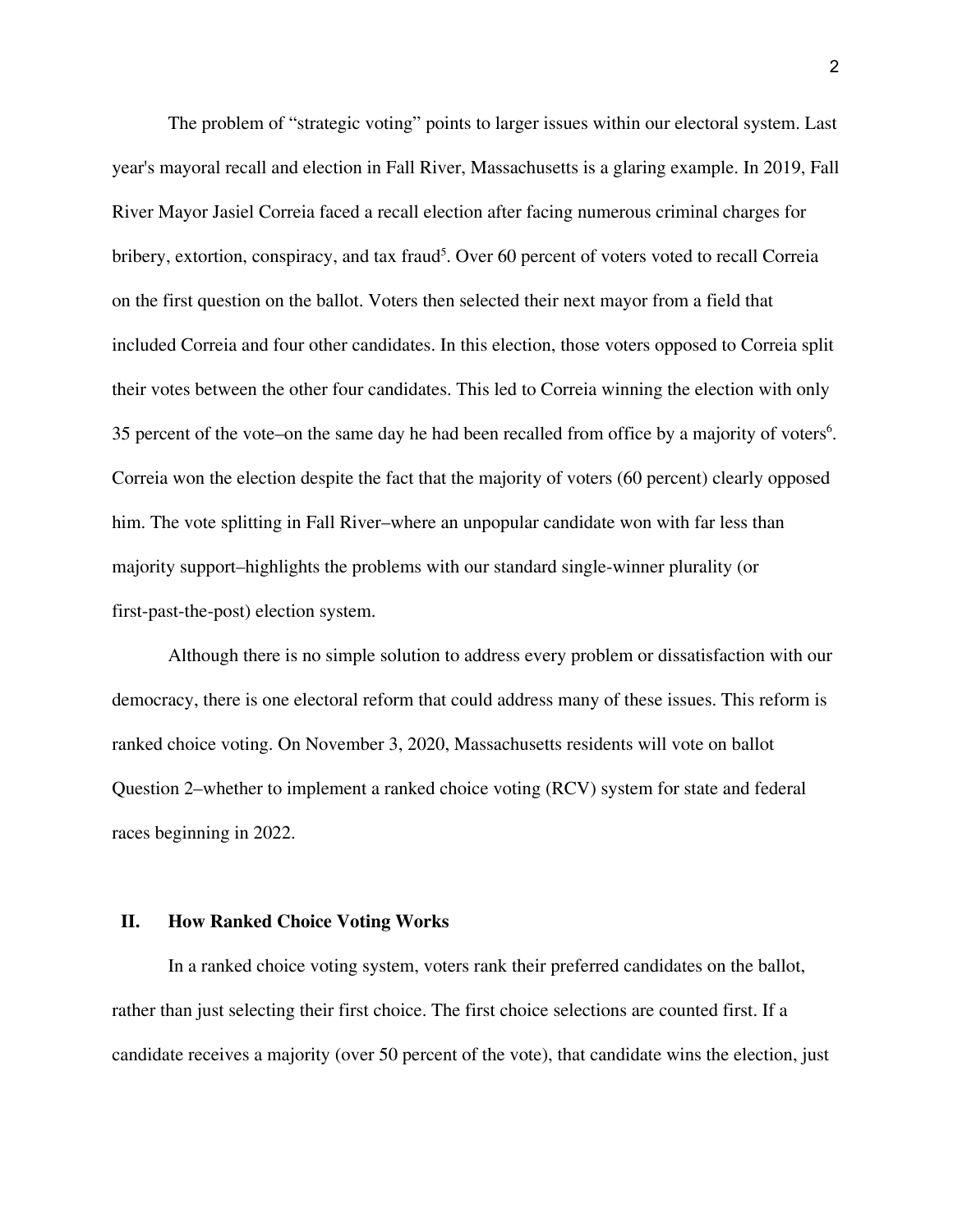as in our current elections. However, if no candidate receives a majority, the election enters an "instant runoff." In an instant runoff, the candidate with the least number of votes is eliminated and the voters who picked this candidate as their first choice have their votes redistributed to their second choice candidates. This process continues with candidates being eliminated and votes being redistributed until a candidate reaches the 50 percent threshold. This candidate, having earned a majority of the voters' support, is declared the winner.

| <b>City Council</b>                                |                 |                  |                 |                  |                 |                 |
|----------------------------------------------------|-----------------|------------------|-----------------|------------------|-----------------|-----------------|
| Rank up to 6<br>candidates.<br>Mark no more than 1 | First<br>choice | Second<br>choice | Third<br>choice | Fourth<br>choice | Fifth<br>choice | Sixth<br>choice |
| oval in each column.                               | 1st             | 2nd              | 3rd             | 4th              | 5th             | 6th             |
| <b>Valarie Altman</b><br>Orange Party              | ⊂               | C                | C               | $\subset$        | C               | ⊂               |
| <b>George Hovis</b><br><b>Yellow Party</b>         | ⊂               | ⊂                | ⊂               | ⊂                |                 |                 |
| <b>Althea Sharp</b><br><b>Purple Party</b>         | C               | $\subset$        | C               | $\subset$        | $\subset$       | $\subset$       |
| <b>Mary Tawa</b><br><b>Lime Party</b>              | $\subset$       | $\subset$        | $\subset$       | $\subset$        | $\subset$       | $\subset$       |
| Joe Li<br><b>Tan Party</b>                         | Γ,              | $\subset$        | $\subset$       | $\subset$        | 0               |                 |
| <b>Phil Wilkie</b><br>Independent                  | ⊂               | ⊂                | C               | $\subset$        | C)              | Γ.              |

*Here is an example of a ranked choice voting ballot<sup>7</sup> .*

Ranked choice voting (RCV) is currently used in states, towns, and municipalities across the country. Maine is the first state to use RCV at the statewide level. They use the system for federal and state-level primary elections, as well as for general elections for Congress. Starting in 2020, the system will be used in Maine for the presidential general election<sup>8</sup>. In eight other states (including Massachusetts), RCV is used for elections in a number of cities and towns, from Minneapolis to Santa Fe 9 . The Bay Area region of California has used RCV in a number of major cities including San Francisco, Oakland, and Berkeley for over a decade. A handful of other cities–including New York City–are planning to implement the system in the next few years. In Massachusetts, Cambridge currently uses RCV and Easthampton and Amherst will start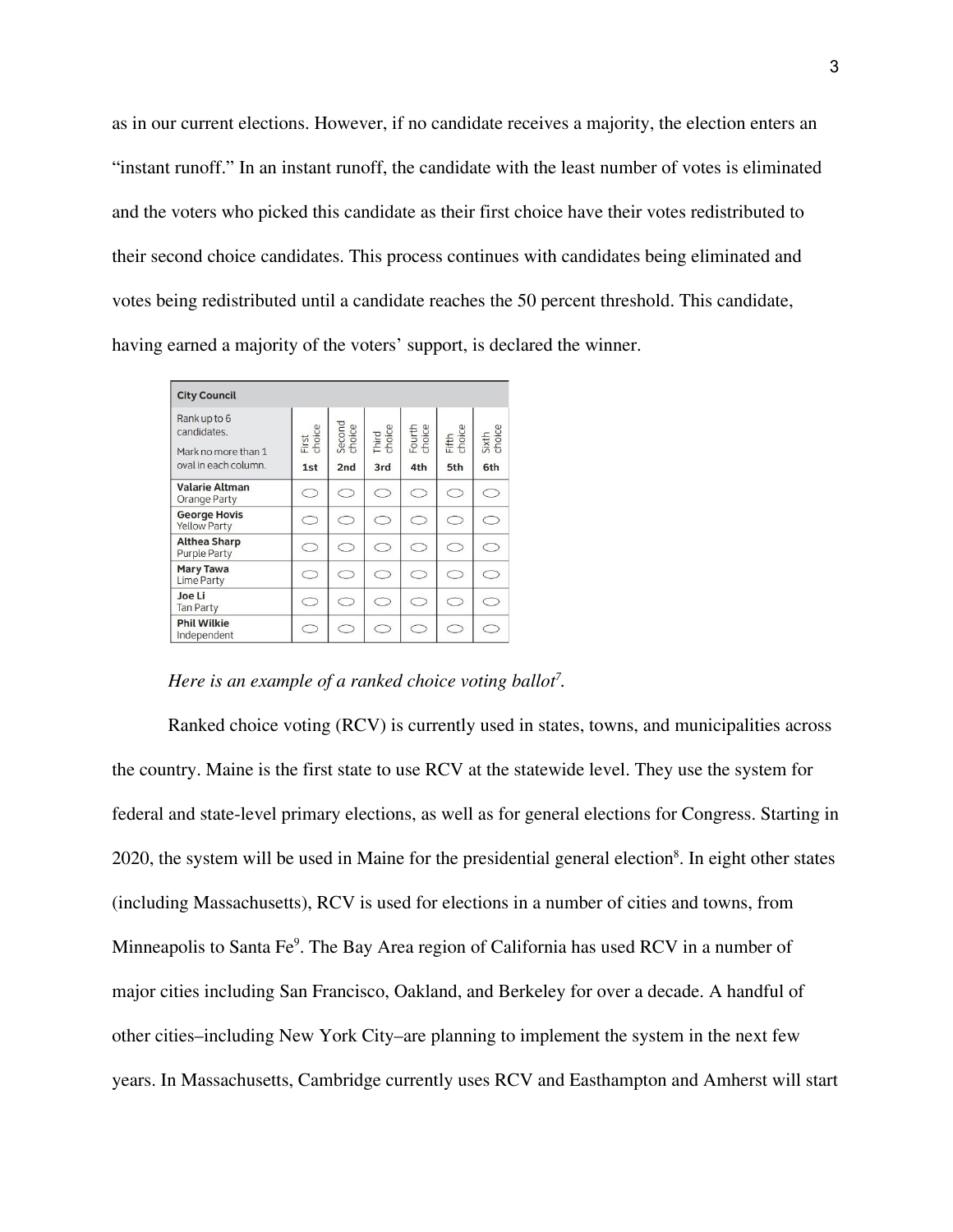using the system in 2021 10 . Internationally, RCV has been used for decades by voters in Australia, Ireland, New Zealand, and Scotland, as well as by major parties in the United Kingdom<sup>8</sup>.

Although ranked choice voting is most commonly used in the United States for single-winner elections, it can also be used for multi-winner elections under systems of proportional representation. Under proportional representation, candidates and parties gain seats in proportion to the number of votes cast for them. Cambridge, Massachusetts has used this multi-winner form of ranked choice voting since the 1940s. In these cases, a threshold (or quota) is established for a candidate to win. Candidates who reach the threshold are elected, and that candidate's excess votes are counted for the voters' second choice 7 . After the excess votes are counted, the process proceeds in a similar manner as in the single-winner RCV system; the candidates with the fewest first-choice votes are eliminated and those who preferred this candidate have their second choices counted. This process of elimination and redistribution continues until all the seats are filled.

Evidence suggests that ranked choice voting offers four major advantages over our current system. Each serves not only to eliminate many of the flaws of our current plurality election system, but also to make our democracy more inclusive. The RCV system ensures majority support for candidates, minimizes strategic voting, encourages more civil campaigning, and increases candidate diversity in elections. Two concerns that have been raised about RCV are whether the system is too difficult to understand and whether it will decrease voter turnout. Studies show that neither of these concerns has posed problems in practice where RCV has been implemented in the U.S. This paper will explore each of these issues. The first section will focus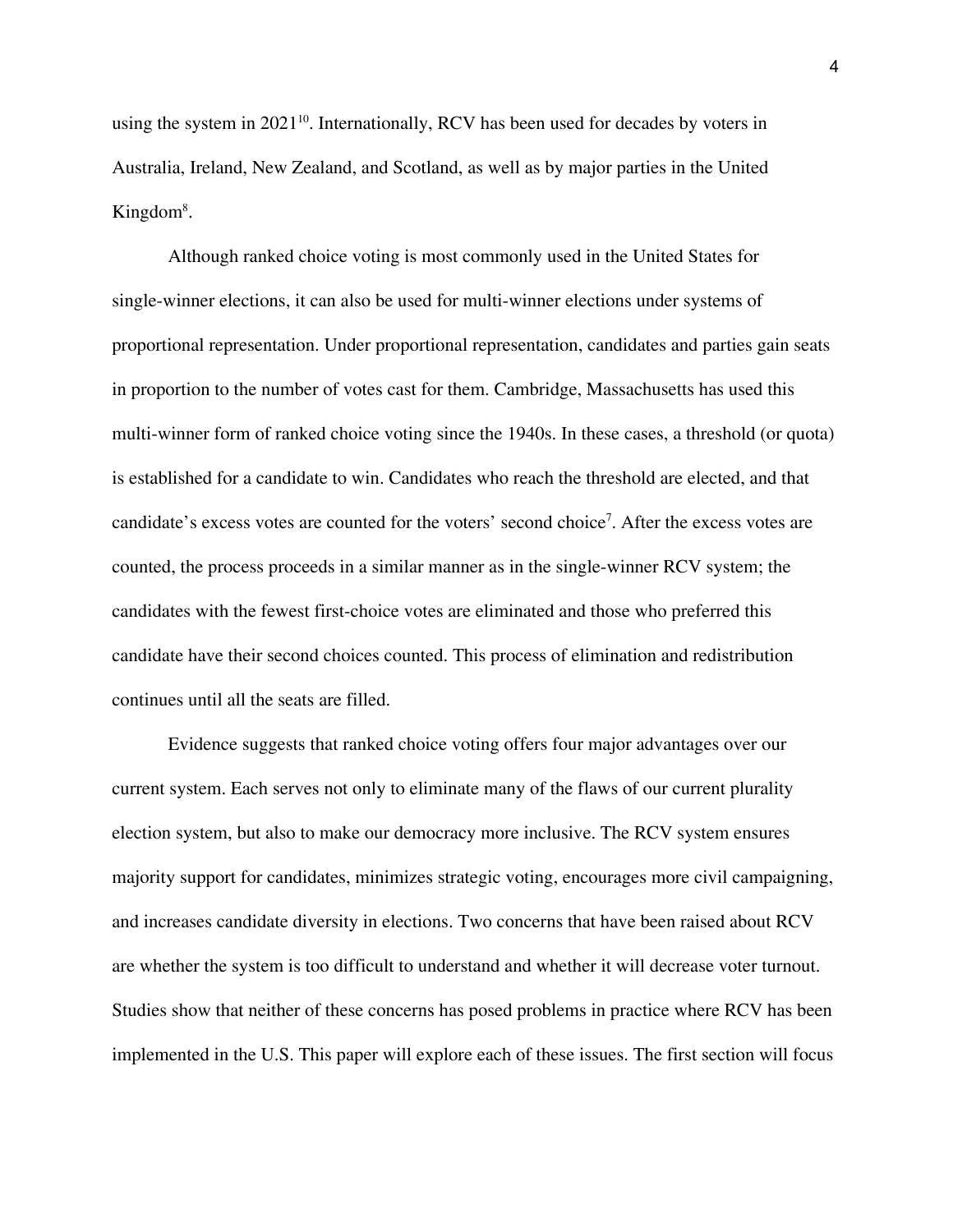on how an RCV system affects voters and voter behavior. The latter portion will examine the effects of RCV on candidates, specifically with a focus on campaign strategy and which types of candidates run for office. Each of these sections will examine how the findings are relevant to the state of Massachusetts amid the Commonwealth's push to adopt ranked choice voting at a statewide level.

## **III. How Ranked Choice Voting Impacts Voters and Voter Behavior**

One of the main advantages of ranked choice voting is that it provides greater choice for voters, ensuring that everyone's voice is heard in the most equitable way possible. The system does this in two key ways. First, RCV ensures that the winning candidate has a majority of support. In the plurality election system, a candidate can win with the most votes, even if he/she has less than 50 percent (the majority) of the electorate's support. As was highlighted earlier, Fall River mayor Jasiel Correia won his seat with only 35 percent of the vote. Earlier in 2020, Jake Auchincloss won the MA-04 Congressional Democratic primary race with 22.4 percent of the vote<sup>11</sup>. In 2010, Maine Republican Governor Paul LePage won the election with under 40 percent of the vote<sup>12</sup>. In 2014, LePage won reelection, again with less than 50 percent of the vote.

One of the primary reasons for these outcomes is vote splitting, in which votes are divided between similar candidates, allowing a different candidate to win with less than a majority. Because of vote splitting, third-party candidates are often labeled as spoilers if they hold similar views as one of the two favorites to win the election. In fact, in the 2014 Maine gubernatorial race, the Republican Governors Association ran advertisements for the third party candidate (Eliot Cutler) hoping that vote splitting between Cutler and the Democrat Mike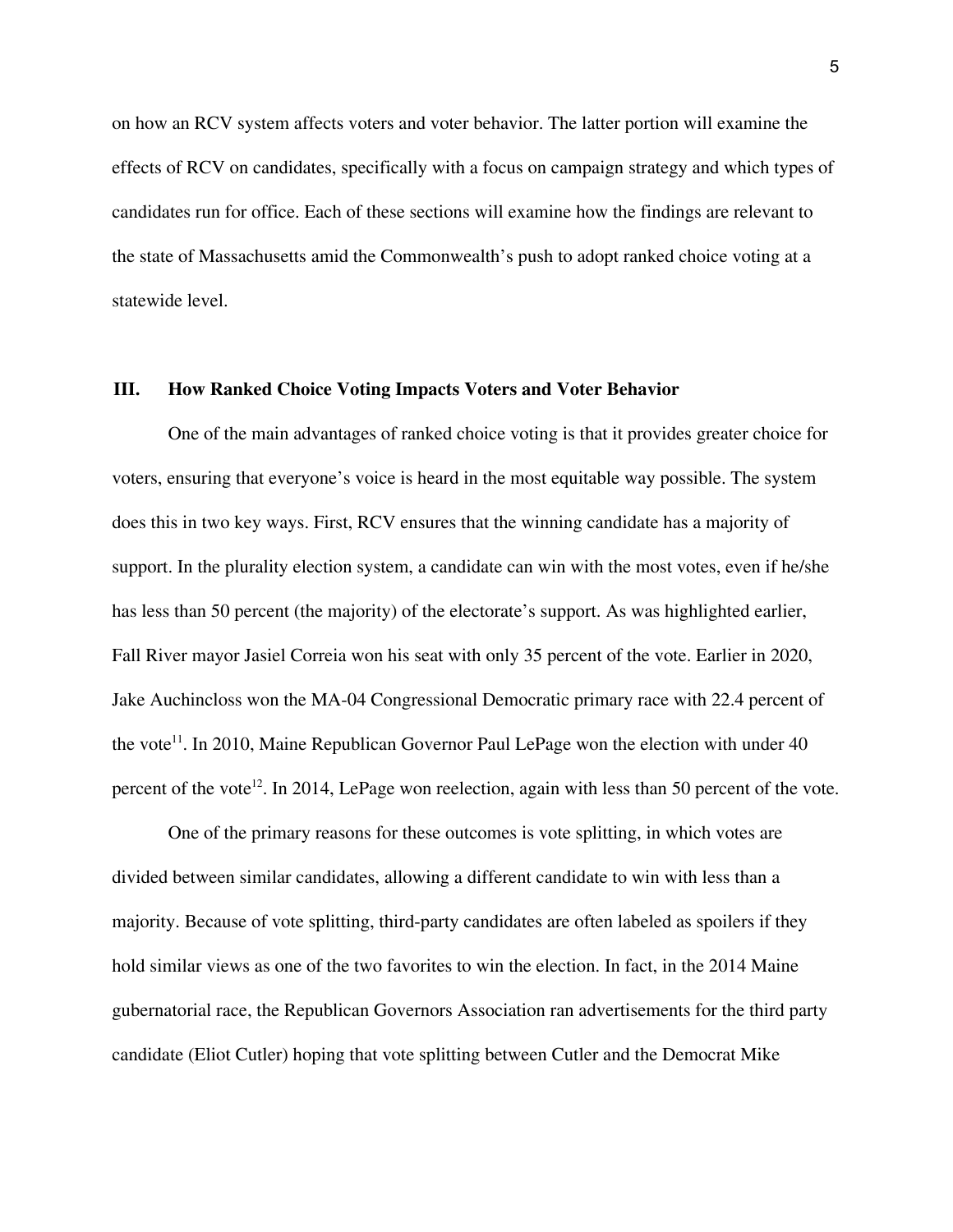Michaud would allow the Republican Paul Lepage to win the race<sup>13</sup>. The strategy worked and LePage won. RCV eliminates vote splitting and can ensure majority support. If no candidate gains 50 percent of first-choice votes, second choices are considered and candidates are eliminated until a candidate has a majority of the support of the electorate. Evidence of this was seen in Maine's 2nd District in 2018, where Bruce Poliquin received 46.2 percent of first-choice votes compared to Jared Golden's  $45.5$  percent<sup>14</sup>. However, once the candidates with the least support were eliminated (with about 8 percent of votes), Golden won the election. He had received more second choice votes from those who had voted for an independent and thus had a majority of the support. On the national level, RCV could have potentially mitigated the effects of "spoiler" candidates such as Ralph Nader in 2000 and Ross Perot in 1992<sup>15</sup>. In order to sustain a functioning democracy that considers the voices of all voters we must ensure that the winning candidates have the support of a majority of voters.

Second, RCV minimizes the need for strategic voting. All too often, voters feel that they must vote strategically for "the lesser of two evils," rather than their favorite candidate. If their preferred candidate is unlikely to win, they will vote for one of the two front-runners, to try to ensure the other front-runner (who they like the least) does not get elected. RCV eliminates this dilemma by assuring voters that if their first choice does not win, their vote will still be counted for their next choice. They can vote for the candidate they most support and still have their voice heard (in favor of their second choice) even if their preferred candidate loses.

As with any new electoral reform, it is important to consider the potential drawbacks of implementing a new system. One of the concerns about many electoral reforms, including ranked choice voting, is whether the change will depress voter turnout, particularly as turnout in the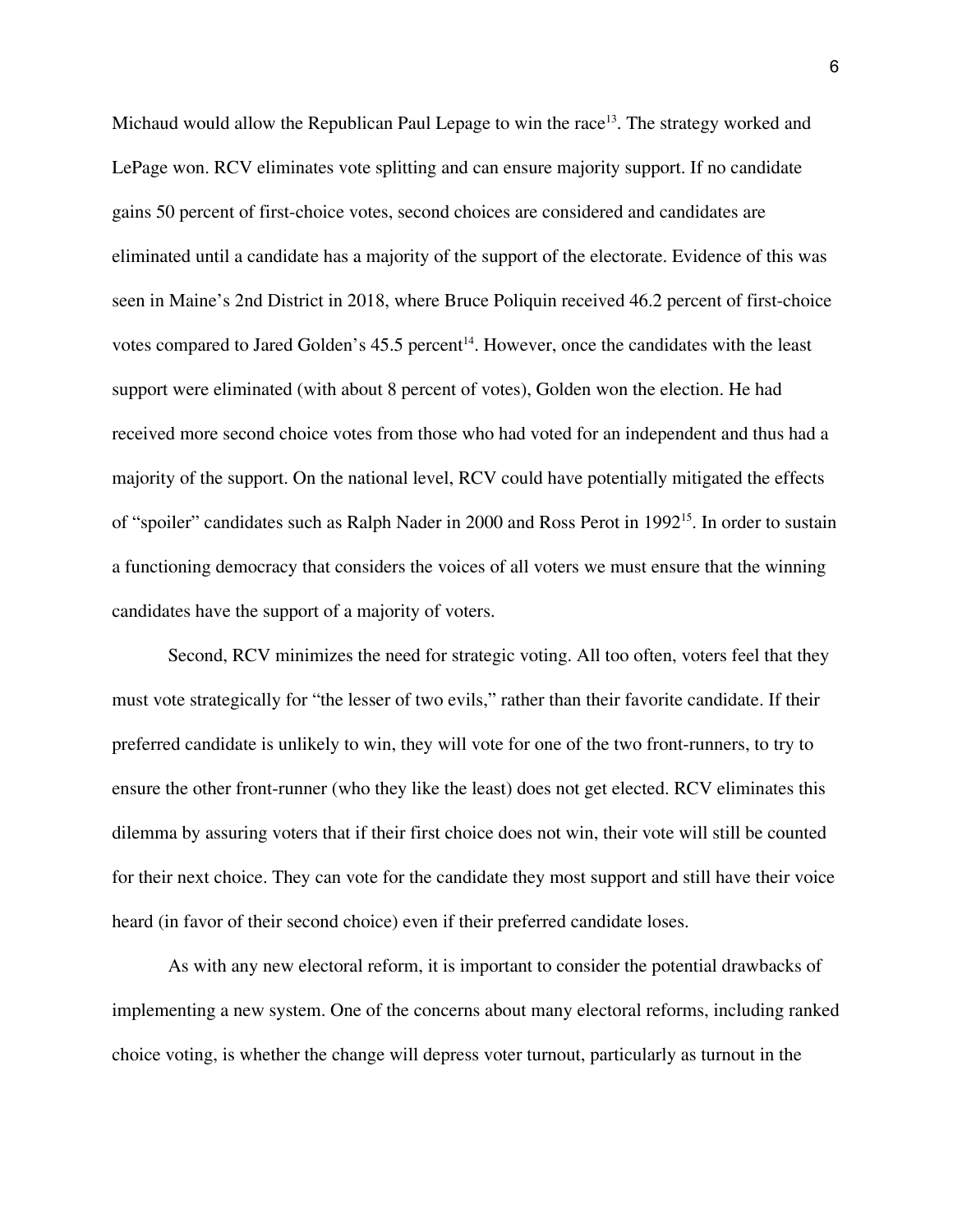United States is already very low. In 2016, just over half of the U.S. voting-age population voted in the presidential election 16 . Voter turnout in the United States lags fa[r](https://www.pewresearch.org/fact-tank/2018/05/21/u-s-voter-turnout-trails-most-developed-countries/) behind other developed countries and democracies around the world 17 . The majority of Americans and many experts view voter turnout as a key indicator of a healthy and well-functioning democracy<sup>18</sup>.

Where it has been implemented, ranked choice voting has not been shown to have a strong impact on voter turnout. A 2016 study by David Kimball (University of Missouri-St. Louis) and Joseph Anthony (PhD candidate; University of Missouri-St. Louis) compared voter participation in a "treatment" group of cities that had implemented RCV with participation in a "control" group of demographically similar cities that used the plurality system<sup>19</sup>. The researchers controlled for factors including "timing of the election, the number of contests on the ballot, and the level of competition in the mayoral campaign" (Kimball  $11$ )<sup>19</sup>. The study found that RCV does not have a strong impact on voter turnout and participation in elections. It may even have an advantage in some circumstances: in plurality cities with a primary election followed by a runoff election, RCV reduces the drop in voter turnout that usually occurs with the runoff election. Therefore, when compared to an election with a primary and a runoff, RCV increased turnout by 10 points. Because it is an instant runoff system, RCV eliminates the need for the separate costly (and often low-turnout) runoff election. Furthermore, in a case study of Minneapolis (a ranked choice voting city), Kimball and Anthony found "similar levels of socioeconomic and racial disparities in voter participation" in plurality and RCV elections<sup>19</sup>. Despite being a new system for voters, RCV did not exacerbate the socioeconomic or racial discrepancies in voter participation.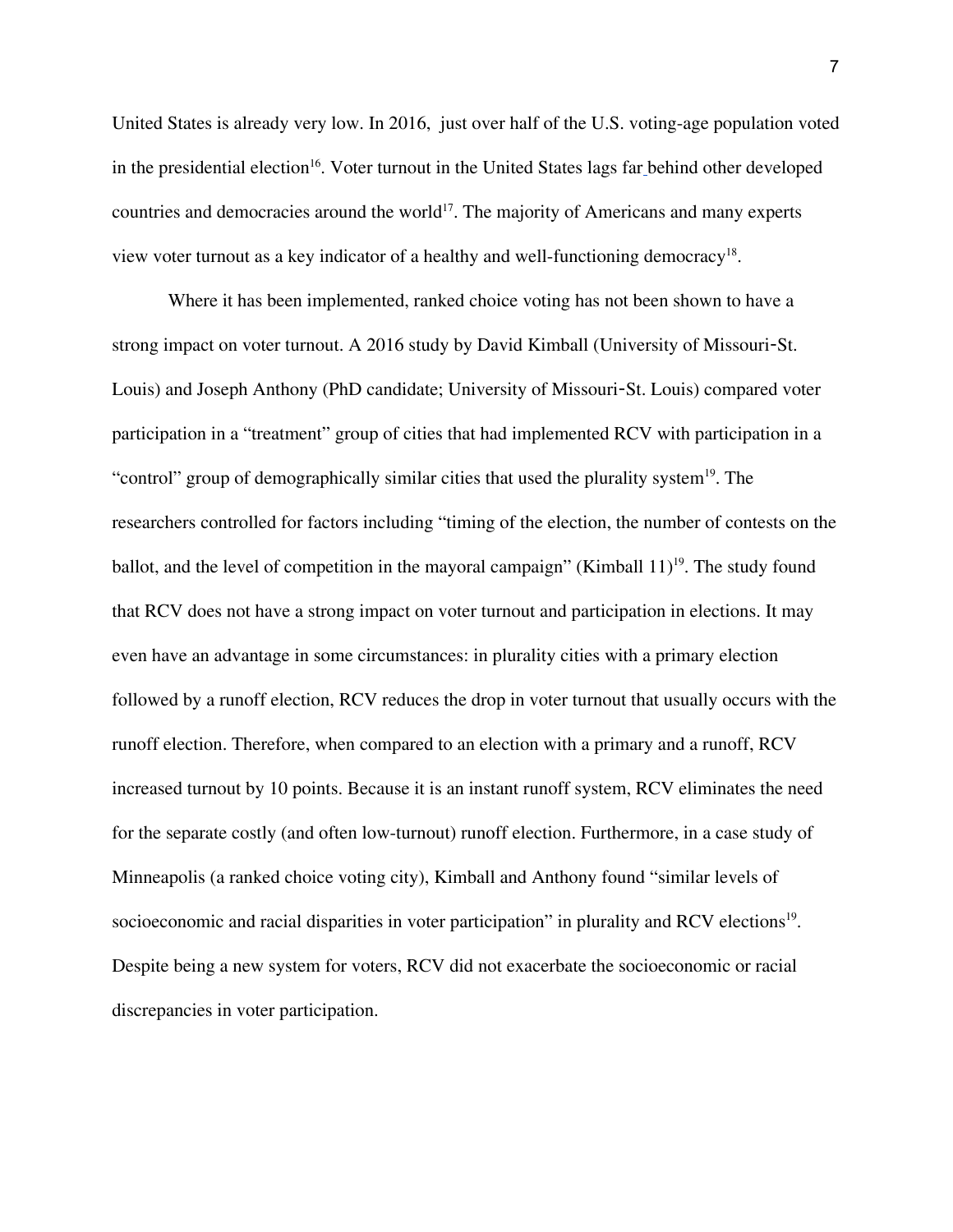Another concern arising from the implementation of ranked choice voting is the potential that the system could "accentuate racial/ethnic biases in voting" as some may view the system as more complex and difficult to understand than the traditional plurality system<sup>20</sup>. Some worry that this complexity could reduce turnout for historically disadvantaged communities due to a lack of understanding of the system. In their study examining ballots cast in four elections, Craig Burnett (University of North Carolina, Wilmington) and Vladimir Kogan (The Ohio State University) claim that ranking candidates can be "a cognitively laborious task for voters who often seek to minimize the time and effort needed to make political decisions."<sup>21</sup> Burnett and Kogan also documented a trend of "ballot exhaustion" with RCV. They define a ballot as "exhausted" when during the runoff process of RCV, "all of the choices on the voter's ballot have been eliminated," and therefore the person's ballot is eliminated and does not affect the final outcome of the election<sup>21</sup>. The authors identify two possible causes for ballot exhaustion in RCV. The first is informational barriers and voters lacking significant information on the candidates. The second is that RCV "reduces the incentives for strategic voting by making it more difficult for voters to determine which candidates are likely to be eliminated in early rounds of vote redistribution."<sup>21</sup> The authors assert that lower levels of strategic voting in the system can mean that more voters are likely to "waste their votes" by supporting candidates with low chances of winning  $(48)^{21}$ .

Studies and polls suggest that voter understanding is not a major problem: voters largely support the RCV system and find it relatively easy to understand. Furthermore, studies found minimal disparities between racial groups in their understanding of and confidence in RCV. Academic research also underscores the importance of voter outreach and education to ensure that the electorate is fully informed about how the process works. These findings highlight the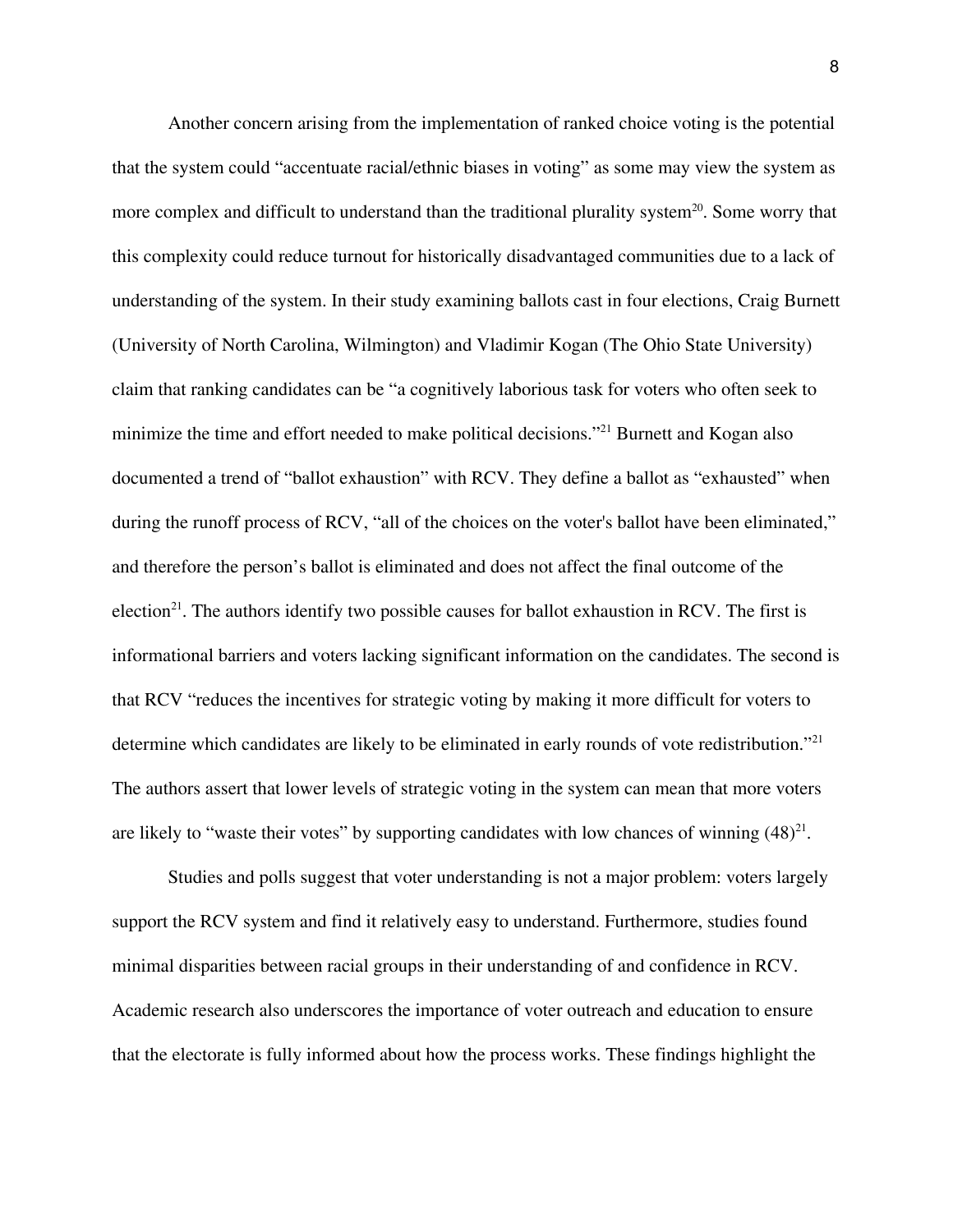need for a comprehensive voter education system to maximize voter participation, understanding, and confidence in the RCV system.

Exit polls conducted by researchers and civic organizations offer us some of the clearest insight into voters' understanding and support for RCV. A review of exit polls conducted by groups including North Carolina State University, University of New Mexico, Bangor Daily News, and Colby College provides a number of interesting findings. A San Francisco State University found that 87 percent of San Francisco voters understood the RCV system "well or fairly well." <sup>22</sup> Similar studies in Takoma Park, MD; Cary, NC; Portland, OR; Santa Fe, NM; and Maine found that 88 percent, 95 percent, 94 percent, 84 percent, and 78 percent of voters respectively understood RCV "well or fairly well."<sup>23</sup> Across all six surveys, the average number of voters who reported understanding the system "well or fairly well" was over 87 percent<sup>23</sup>. These surveys also found an overwhelming majority of voters supported the system and had knowledge of the system prior to voting. Across all these surveys, over 72 percent of voters "prefer RCV to the old system" and over 74 percent of voters "knew how to rank candidates before coming to vote." 23

Regarding racial disparities in understanding the system, a survey of over 2,000 voters in RCV and non-RCV cities found "no differences in RCV cities in how whites, African Americans, and Latinx respondents reported understanding RCV."<sup>20</sup> Older voters were those most likely to report understanding of the RCV system. The study by Donovan, Tolbert, and Gracey also found that understanding of RCV (and other election systems) is strongly associated with formal education levels.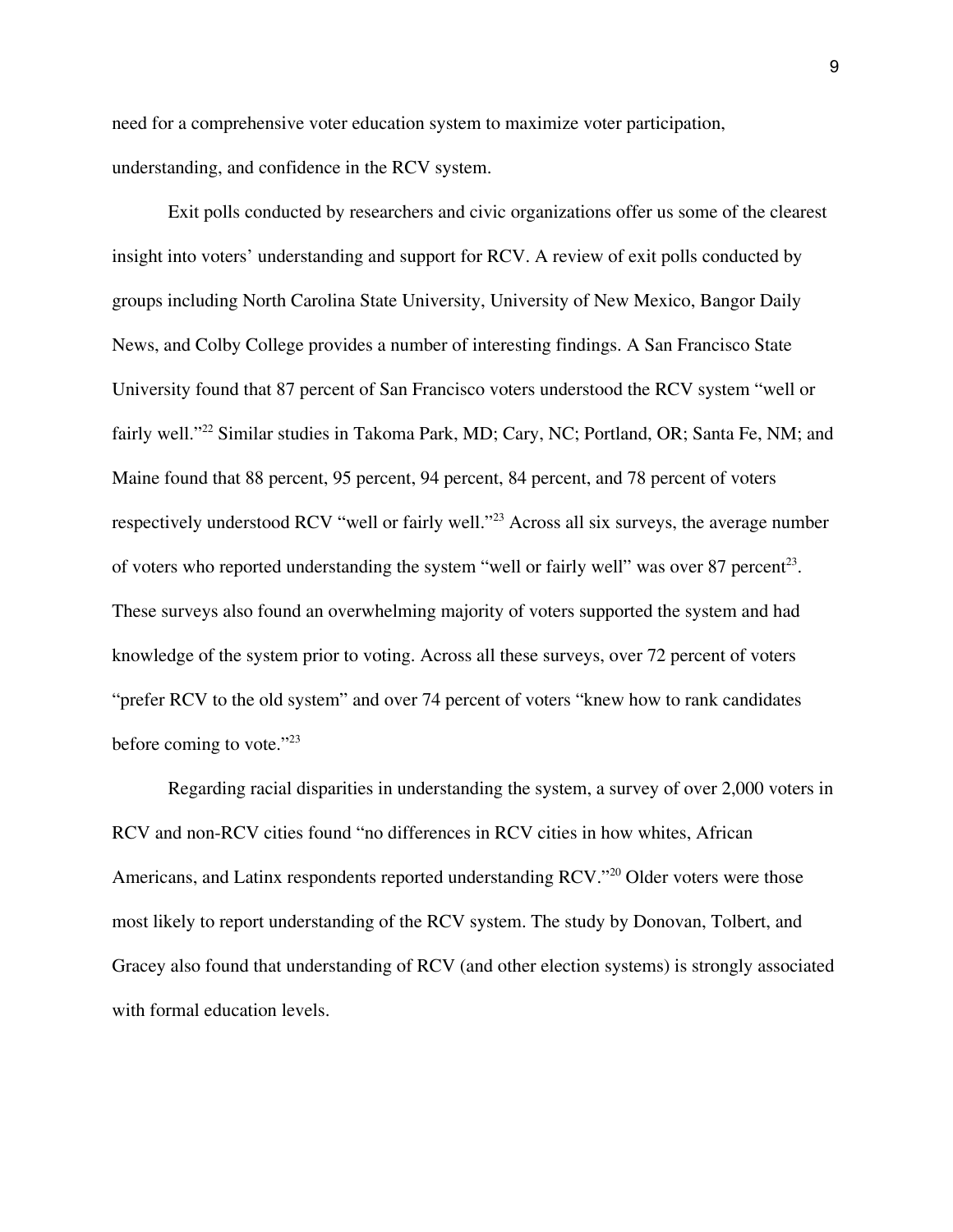Burnett and Kogan's findings about informational barriers are important to consider. However, exit polls surveying actual voters (rather than just ballots) have overwhelmingly shown that voters understand the RCV system well. The results of these exit polls in RCV cities are presented above. Furthermore, although the authors make a valid point about the potential for exhausted ballots and wasted votes, this problem also exists in our current plurality election system where a vote for a losing candidate can be considered equivalent to an exhausted ballot.

This research points to a number of important conclusions. Although exit polls show that the majority of voters understand the RCV system and many prefer the system, these studies highlight the importance of a comprehensive public education program for any state or municipality preparing to implement RCV. Primarily, a strong voter outreach and education program would help address many of the concerns that RCV is too complicated for voters–including underrepresented and minority voters–to understand. This voter education and outreach must inform voters about how to rank their candidates, as well as explain how the ballots are counted. Effective outreach could not only help voters understand the system and how to vote, but also increase voter confidence and support for RCV and the electoral system as a whole. The Donovan, Tolbert, and Gracey study found that there is a strong association between formal education and voter understanding of the system.

In Massachusetts, the key takeaway from the Kimball and Anthony study is that RCV would likely have a limited effect on voter turnout in the state. The Bay State does not use runoff elections, thus the increases in turnout associated with RCV would not be applicable in Massachusetts. Currently, 10 states use runoff elections if a candidate does not win a majority in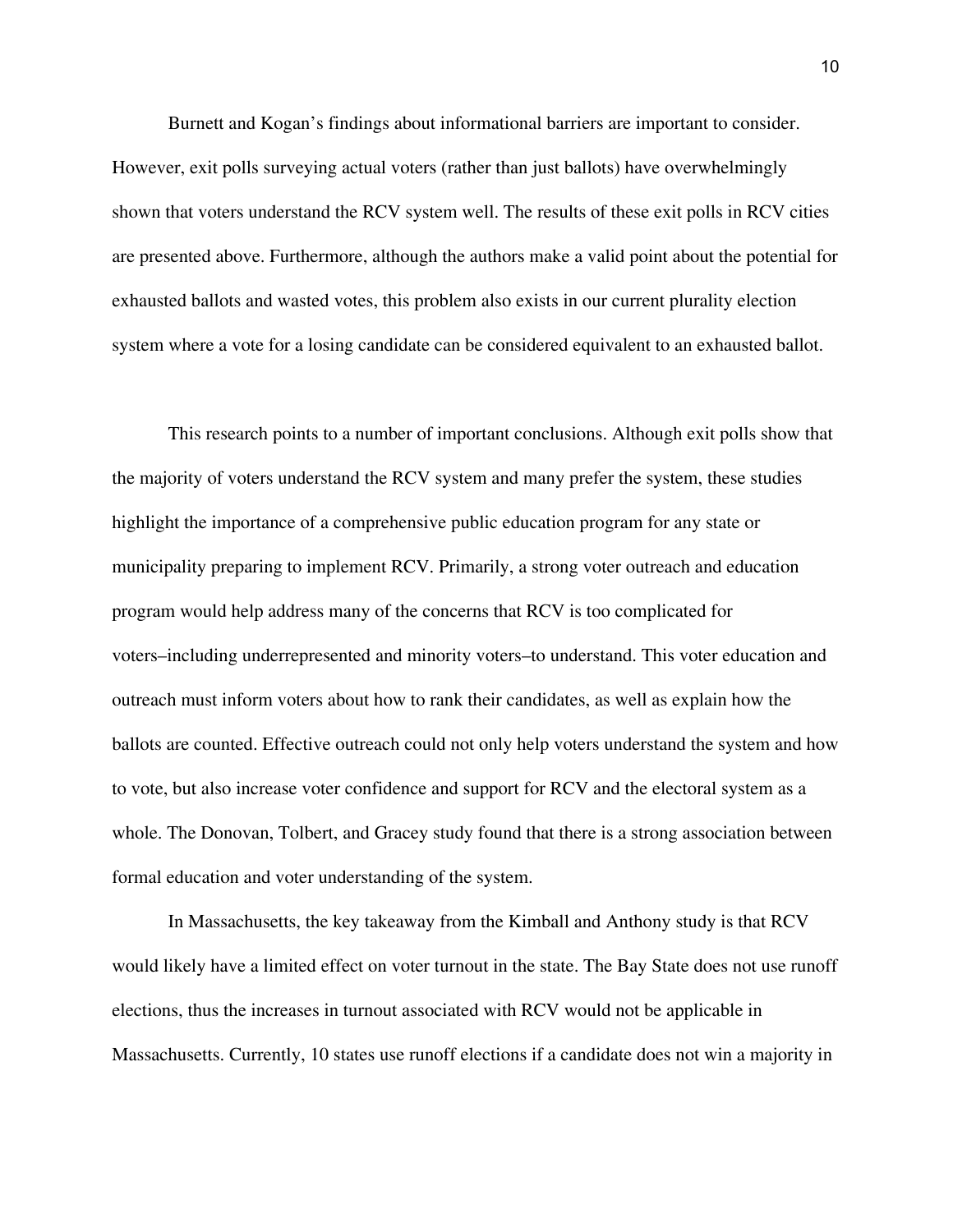the primary<sup>24</sup>. Most of these states are in the South. Coupling the RCV system with other electoral reforms–including same-day and election day voter registration, expanded early voting, and no-excuse absentee voting–could potentially lead to an increase in voter turnout in Massachusetts<sup>25</sup>. Despite the fact that RCV has not been shown to lead to significant changes in voter participation, it provides a number of clear advantages over our current system that would make our elections more inclusive and equitable.

# **IIII. How Ranked Choice Voting Affects Candidates**

In addition to providing increased choices for voters, ensuring majority support, and eliminating the need for strategic voting, ranked choice voting can lead to positive changes in candidate behavior and strategies. Evidence indicates that the ranked choice voting system promotes more civil campaigning and increases the diversity of candidates that run for, and win, office.

Particularly in the current polarized political climate in the United States, ranked choice voting can promote civil dialogue and reduce negative campaigning. With candidates not only vying for voters' first-choice votes but also second and third choices, the campaign focus can shift toward appealing to a broader range of potential supporters and using more inclusive discourse, as candidates would not want to alienate the supporters of another candidate. A study comparing campaign civility in the two systems (plurality and RCV) by Todd Donovan (Western Washington University), Caroline Tolbert (University of Iowa), and Kellen Gracey (University of Iowa) found that the plurality system offers candidates "weak incentives to make positive appeals to voters who are probable supporters" of the opposing candidate<sup>26</sup>. Given the fact that voters can only cast one non-transferable vote, candidates often turn toward negative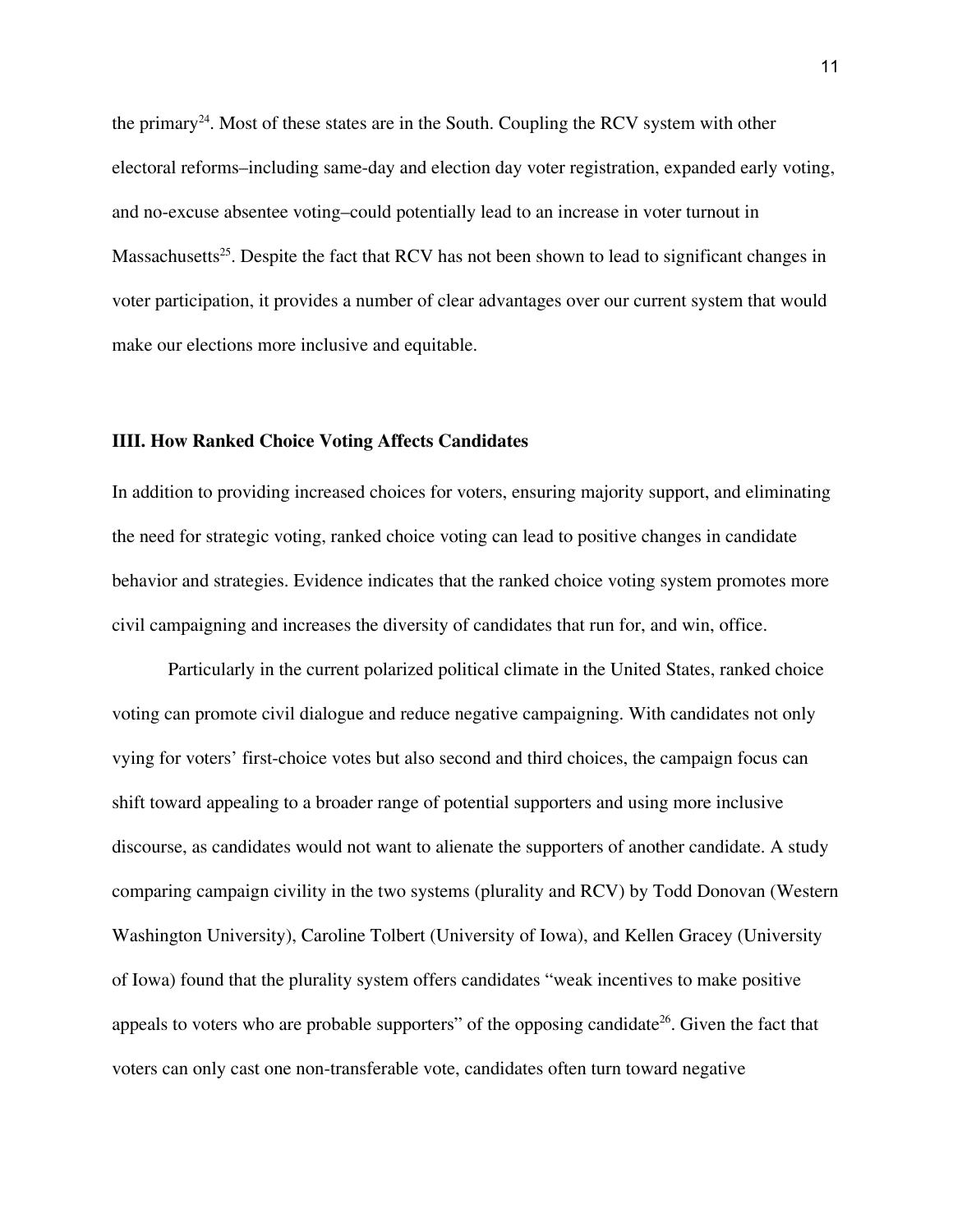campaigning against the opposing candidate. The authors reference previous studies to explain the potential downsides of negative campaigning, including the fact that voters may be "less satisfied with the candidates who competed for their support" and that "negative campaigns were associated with lower feelings of political efficacy, [and] less trust in government"  $(158)^{26}$ .

To study the differences in candidate civility, the authors conducted a survey of thousands of voters in multiple plurality cities and similarly matched RCV cities to gauge public perceptions. The survey also interviewed some of the candidates in each race. Among the candidates surveyed, the survey found that in the plurality system, 40 percent of candidates "reported their rival described them in negative terms." This number decreased to 28 percent in the RCV cities (159) 26 . Additionally, 36 percent of candidates in the RCV election "reported that their own campaign described a rival positively" while only 20 percent of candidates in plurality elections said they described their rival positively. Among the survey of voters in the plurality cities, 59.98 percent of voters reported candidates criticizing each other "a great deal of the time" or "some of the time," while this number was only 28.98 in the RCV cities 26 . Similarly, 10.02 percent of voters in the plurality election said they saw "a lot more" negative campaigning than the previous election, while only 1.84 percent of voters in the ranked choice election saw this. Voters also reported being more satisfied with the "Conduct of Candidate Campaigns" in the RCV elections than the plurality elections<sup>26</sup>. The results of this study–showing that ranked choice voting "corresponded with voters perceiving campaigns as being less negative, with voters saying that candidates criticized each other less, and with voters having greater satisfaction with the conduct of campaigns"– are striking, given that previous electoral reforms "have minimal, if any, effects on how people view politics"  $(162)^{26}$ .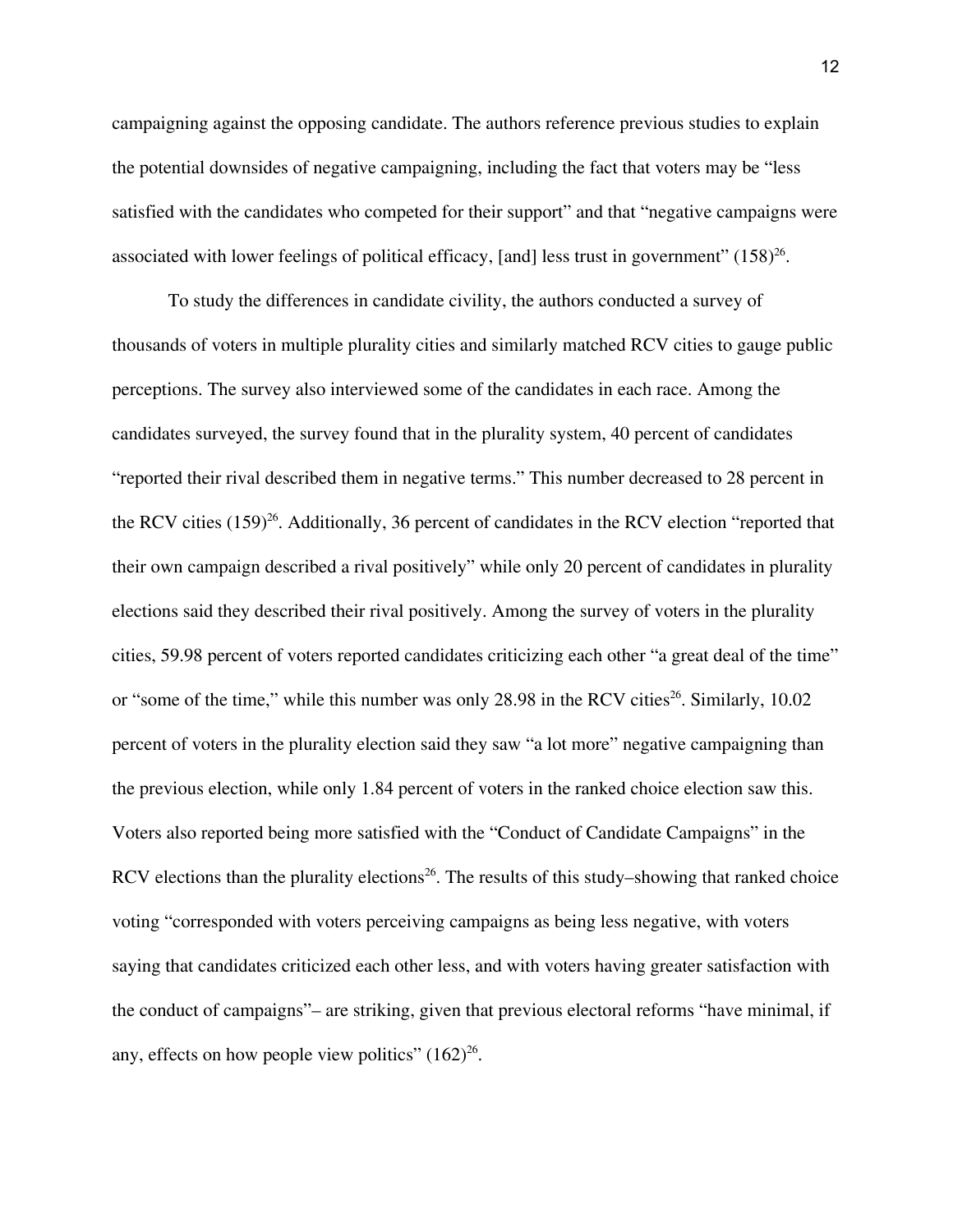A similar survey design was carried out by the Rutgers-Eagleton Institute of Politics, examining 11 California cities (four ranked choice voting and seven plurality/control cities). The study found similar trends. In the plurality cities, 65 percent of respondents reported candidates criticizing one another, compared with 53 percent in ranked choice voting cities  $(11)^{27}$ . Furthermore, "all socioeconomic and demographic groups in RCV cities—with the sole exception of those who had attended some college (but not completed their degree)—reported lower perceptions of candidate criticism than did the same demographic groups in plurality cities," and in the RCV cities, "a higher proportion of respondents in most socioeconomic and demographic groups—including African Americans, Latinos and Asian Americans—reported noticing lower levels of negativity in 2014 compared to prior local contests"  $(7)^{27}$ . The same trends continued despite partisan divides, with all "partisan groups—Democrats, Independents and Republicans" reporting less criticism of candidates in the RCV system $2^7$ .

The results from these two studies indicate that that in the eyes of candidates and voters from a diverse range of socioeconomic, racial, and political backgrounds, ranked choice voting leads to more civil campaigns and a reduction in negative campaigning when compared to elections in the traditional plurality system. Media and social media are also often more positive. A study by Martha Kropf (University of North Carolina at Charlotte) analyzing three RCV cities and seven plurality cities found that newspaper coverage of local elections in RCV cities contained far more positive language than negative language when compared with the plurality cities 28 . Kropf's study found similar trends with Twitter. In the RCV cities, candidates referenced each other on Twitter more often and usually in positive terms, compared to plurality cities, in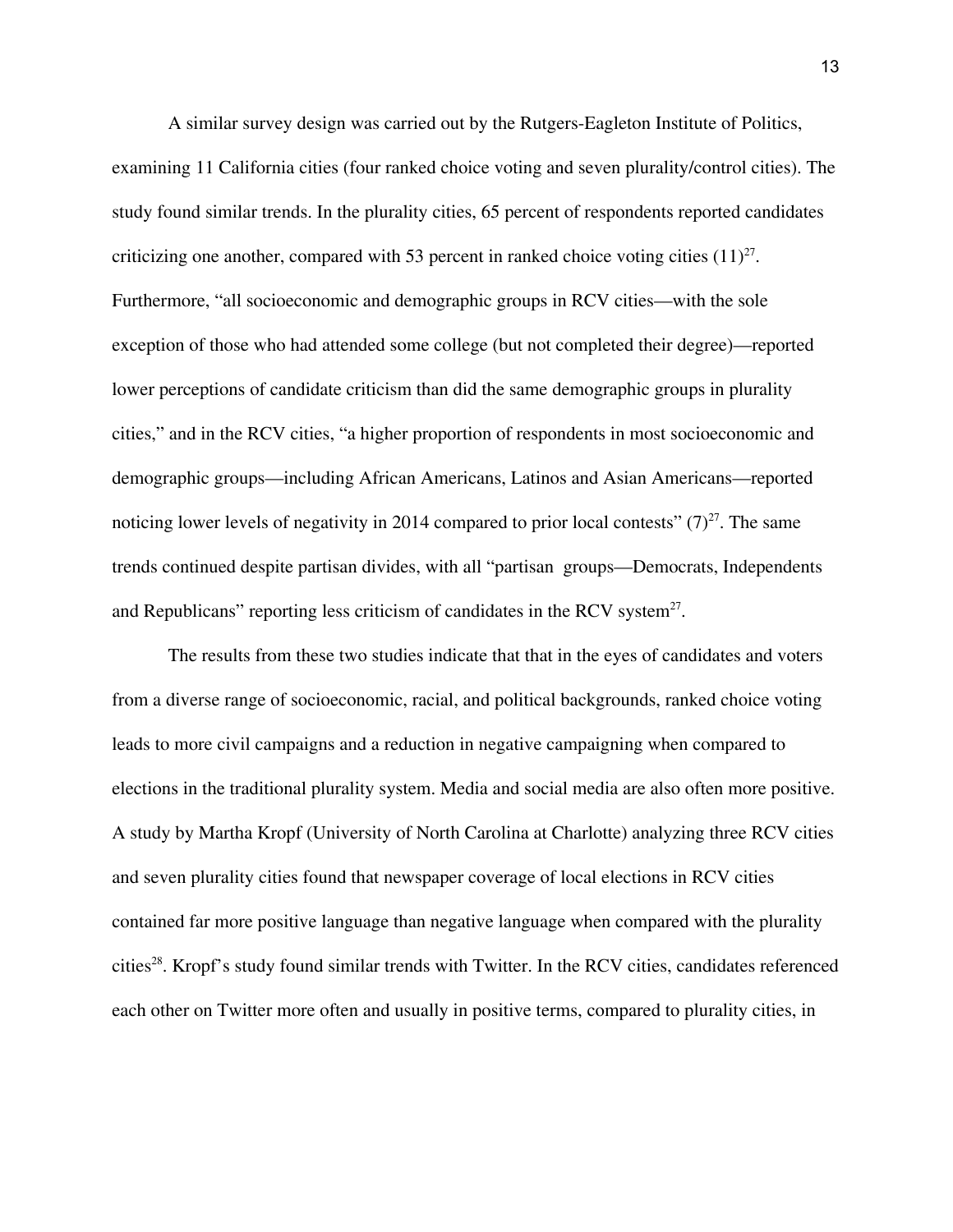which there were fewer Twitter mentions, and references to other candidates were "usually to attack or discredit" the opposing candidate<sup>28</sup>.

Ranked choice voting also increases candidate diversity among those running for, and winning, elected office. A study examining RCV cities and plurality cities before and after RCV was introduced found that over 34 percent of candidates in RCV elections were women, while in the plurality elections this number was  $30.2$  percent<sup>29</sup>. In the cities that implemented RCV, the percentage of candidates of color running for office increased five percentage points, while there was only a 0.3 increase in the plurality cities in the time period examined<sup>29</sup>. The percentage of female candidates of color also rose at a far greater rate in the RCV cities than in the cities that used the plurality system.

In terms of winning elections, the number of offices won by women in the cities that implemented ranked choice voting increased during this time, while this number decreased in the plurality cities. The percentage of people of color winning office increased by 18 points in the ranked choice cities, compared with a three point increase in the non-RCV cities during the time studied<sup>29</sup>. The trends were similar for women of color, with a nearly nine point increase in RCV cities and a nearly six point decrease in the plurality cities 29 . Even after accounting for possible differences and other factors, "we see that the use of RCV was associated with a 20-point improvement in the probability of a female candidate winning compared to not using RCV"  $(23)^{29}$ . RCV also led to a 13 point increase in women of color winning office during the time period studied 29 .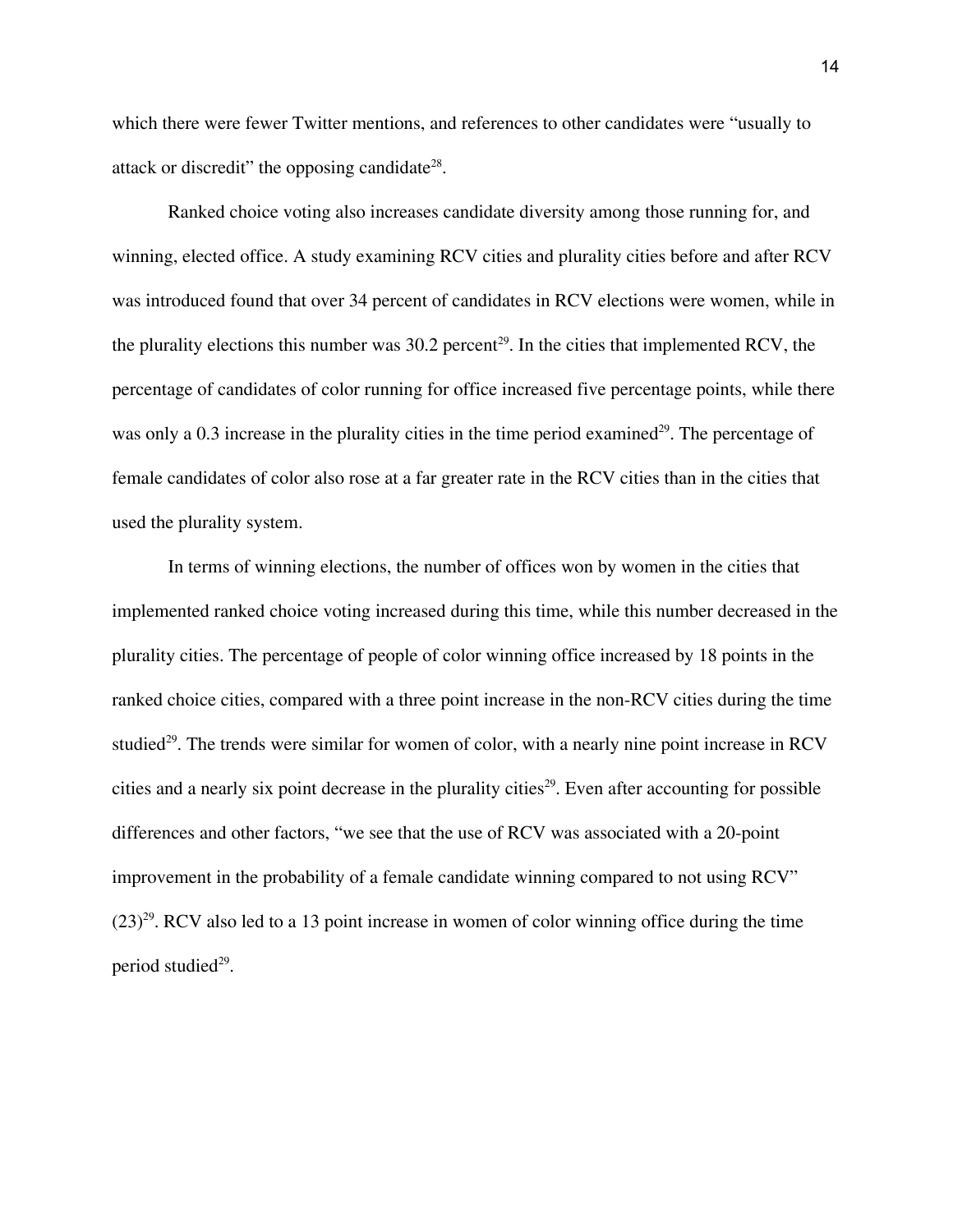These studies on candidate behavior suggest that RCV not only gives voters more choices but also increases candidate civility and the diversity of candidates running for office. In Massachusetts–a state with one of the least diverse legislatures in the country–this may be especially important<sup>30</sup>. In 2018, only 9 percent of seats were filled with members of color, despite the fact that the state population is 28 percent minority<sup>30</sup>. RCV would likely bring more diversity and more representation to Massachusetts. In Cambridge, Massachusetts, a city with RCV, African-Americans "have formed a cohesive voting block" and are well-represented in Cambridge civic and political life<sup>31</sup>. The voting system in Cambridge has lowered the barriers to participation and also led to solid representation for women and members of the LGBTQ+ community<sup>32</sup>.

Although it is not a perfect system, the evidence suggests that ranked choice voting offers a number of clear advantages over the current plurality system in Massachusetts. For voters, RCV minimizes the need for strategic voting and ensures that the candidates elected have the support of the majority. Public polling has consistently shown that voters understand RCV and the system is popular. It provides voters with more choice. For candidates, ranked choice voting can encourage more civil campaigning and increase the diversity among candidates running for (and winning) office. Additionally, the evidence emphasizes the importance of voter education with the RCV system. Local leaders must implement a comprehensive voter education and messaging system for RCV to be effective, especially at the statewide level. Given the evidence presented in this paper, a shift to a RCV system with a strong voter education and messaging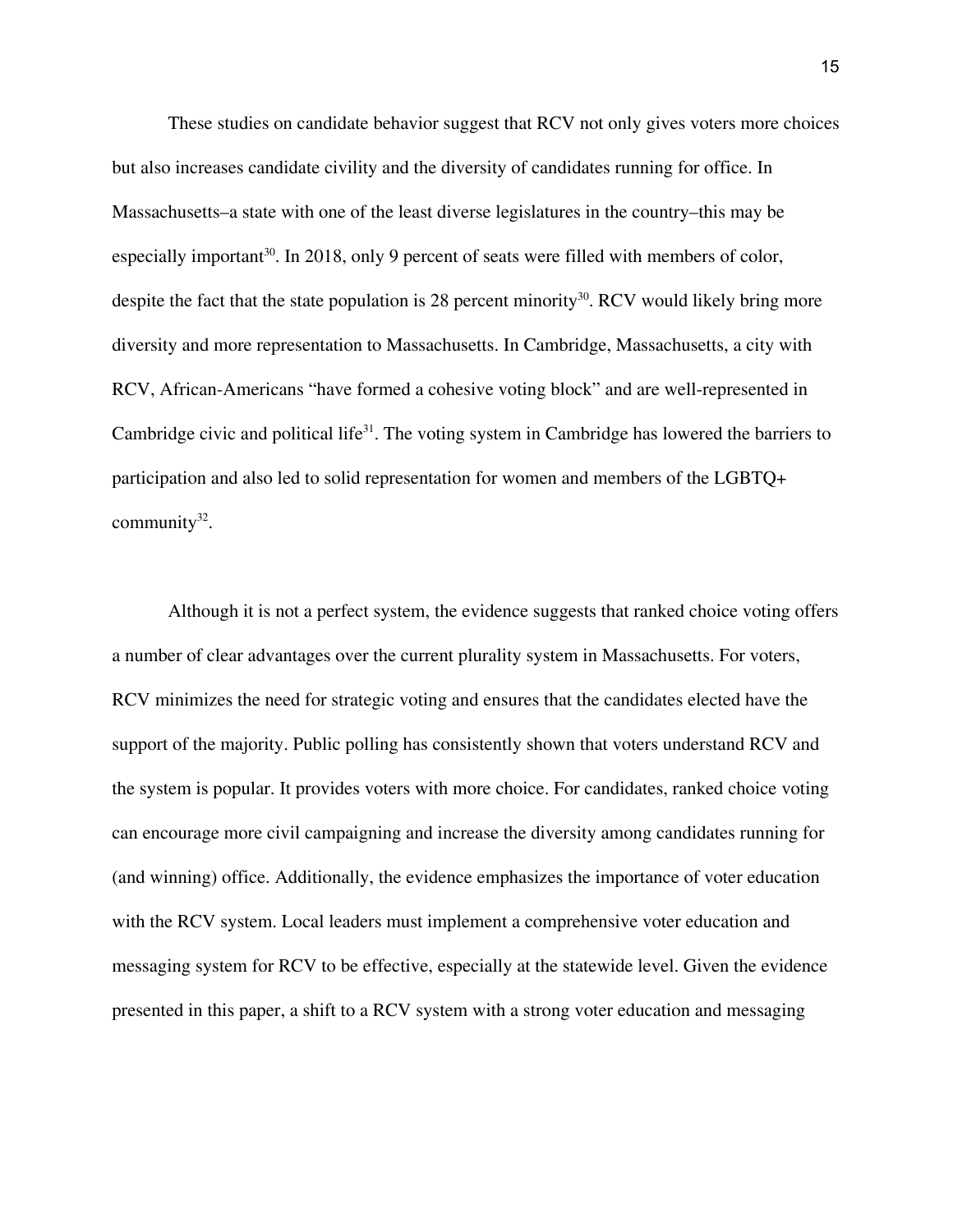campaign would be a major step toward making our democracy more inclusive for both voters and candidates in the Commonwealth of Massachusetts.

# Endnotes

<sup>1</sup>Brenan, Megan. "Congress' Approval Drops to 18%, Trump's Steady at 41%." Gallup.com. Gallup, July 30, 2020.

https://news.gallup.com/poll/316448/congress-approval-drops-trump-steady.aspx.

- <sup>2"</sup>Reelection Rates Over the Years." OpenSecrets. The Center for Responsive Politics. Accessed October 30, 2020. https://www.opensecrets.org/elections-overview/reelection-rates.
- <sup>3</sup>Saad, Lydia. "Trump and Clinton Finish With Historically Poor Images." Gallup.com. Gallup, November 8, 2016.

https://news.gallup.com/poll/197231/trump-clinton-finish-historically-poor-images.aspx.

- <sup>4</sup>Pindell, James. "The Numbers Show It: Joe Biden Is Winning the Presidential Race by Not Really Running." BostonGlobe.com. The Boston Globe, July 31, 2020. https://www.bostonglobe.com/2020/07/31/metro/numbers-show-it-biden-is-winning-presi dential-race-by-not-really-running/.
- <sup>5</sup>Buell, Spencer. "Fall River Mayor Jasiel Correia Has Been Arrested... Again." Boston Magazine. Boston Magazine, September 6, 2019. https://www.bostonmagazine.com/news/2019/09/06/fall-river-mayor-jasiel-correia-arrest ed-marijuana/.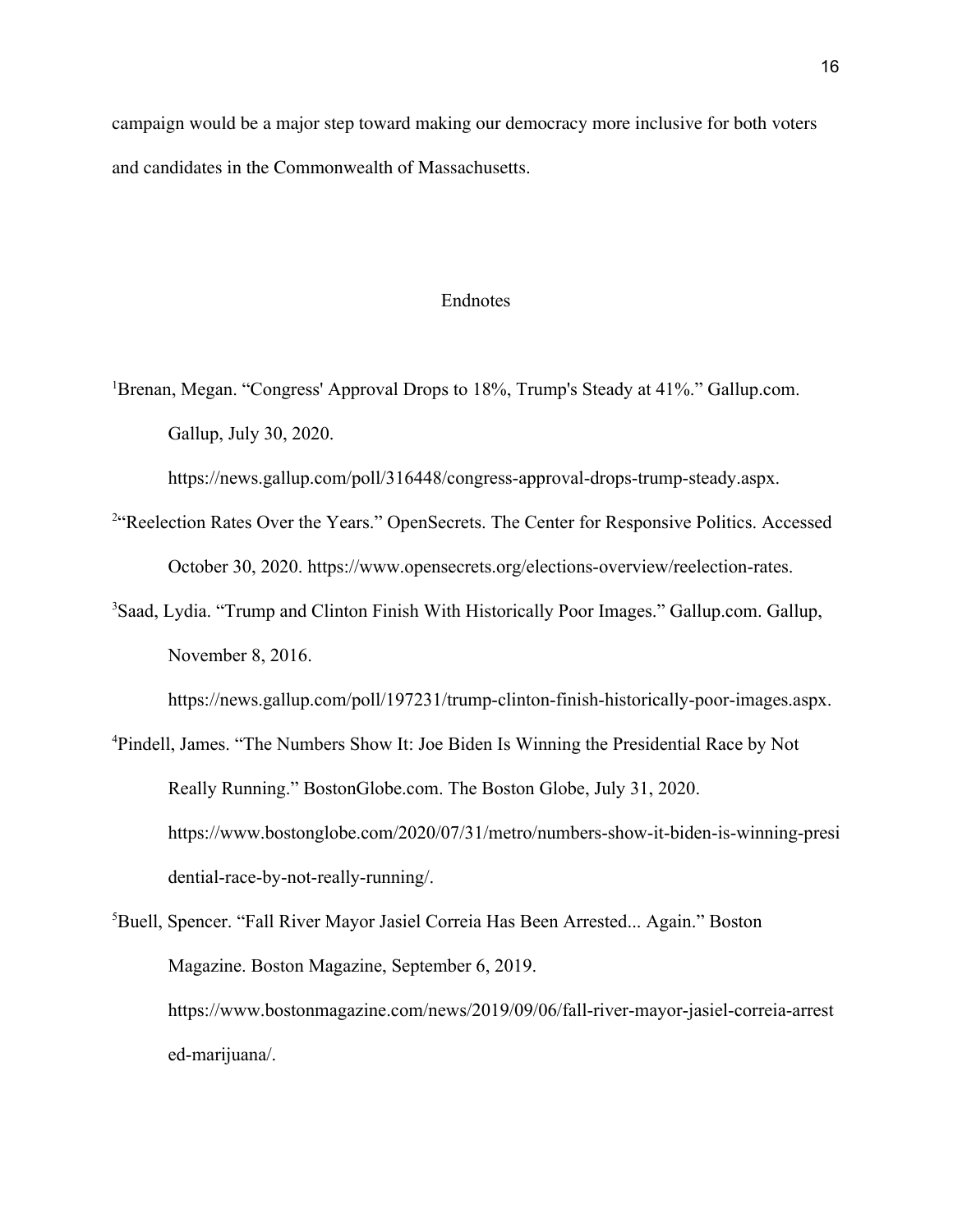<sup>6</sup>Crimaldi, Laura. "Correia Remains Fall River Mayor in Election Stunner." BostonGlobe.com. The Boston Globe, March 12, 2019.

https://www.bostonglobe.com/metro/2019/03/12/correia-remains-fall-river-mayor-electio n-stunner/0YA2M7nQxNNJNIMxc9nu3K/story.html.

- <sup>7"</sup>How RCV Works." Ranked Choice Voting 101. FairVote. Accessed October 31, 2020. https://www.fairvote.org/rcv.
- <sup>8"</sup>Ranked Choice Voting 101." Where is Ranked Choice Voting Used? FairVote. Accessed October 31, 2020. https://www.fairvote.org/rcv.

<sup>9</sup>"Ranked-Choice Voting (RCV)." Ballotpedia. Accessed October 31, 2020. https://ballotpedia.org/Ranked-choice\_voting\_(RCV).

- <sup>10</sup>"Where It's Used." Ranked Choice Voting Resource Center. Ranked Choice Voting Resource Center. Accessed October 31, 2020. https://www.rankedchoicevoting.org/where\_used.
- <sup>11</sup> Ackley, Kate. "Auchincloss Wins Primary in Massachusetts' 4th District." Roll Call. Roll Call, September 4, 2020.

https://www.rollcall.com/2020/09/04/massachusetts-primary-results-jake-auchincloss-4th -district/.

<sup>12</sup>Walcott, Eric. "Plurality Voting Isn't the Only Option for Elections." MSU Extension. Michigan State University, February 2, 2017.

https://www.canr.msu.edu/news/plurality\_voting\_isnt\_the\_only\_option\_for\_elections.

<sup>13</sup>Higgins, A.J. "Republican Gov's Association Touts Cutler in New Ad for LePage." Maine Public, October 28, 2014.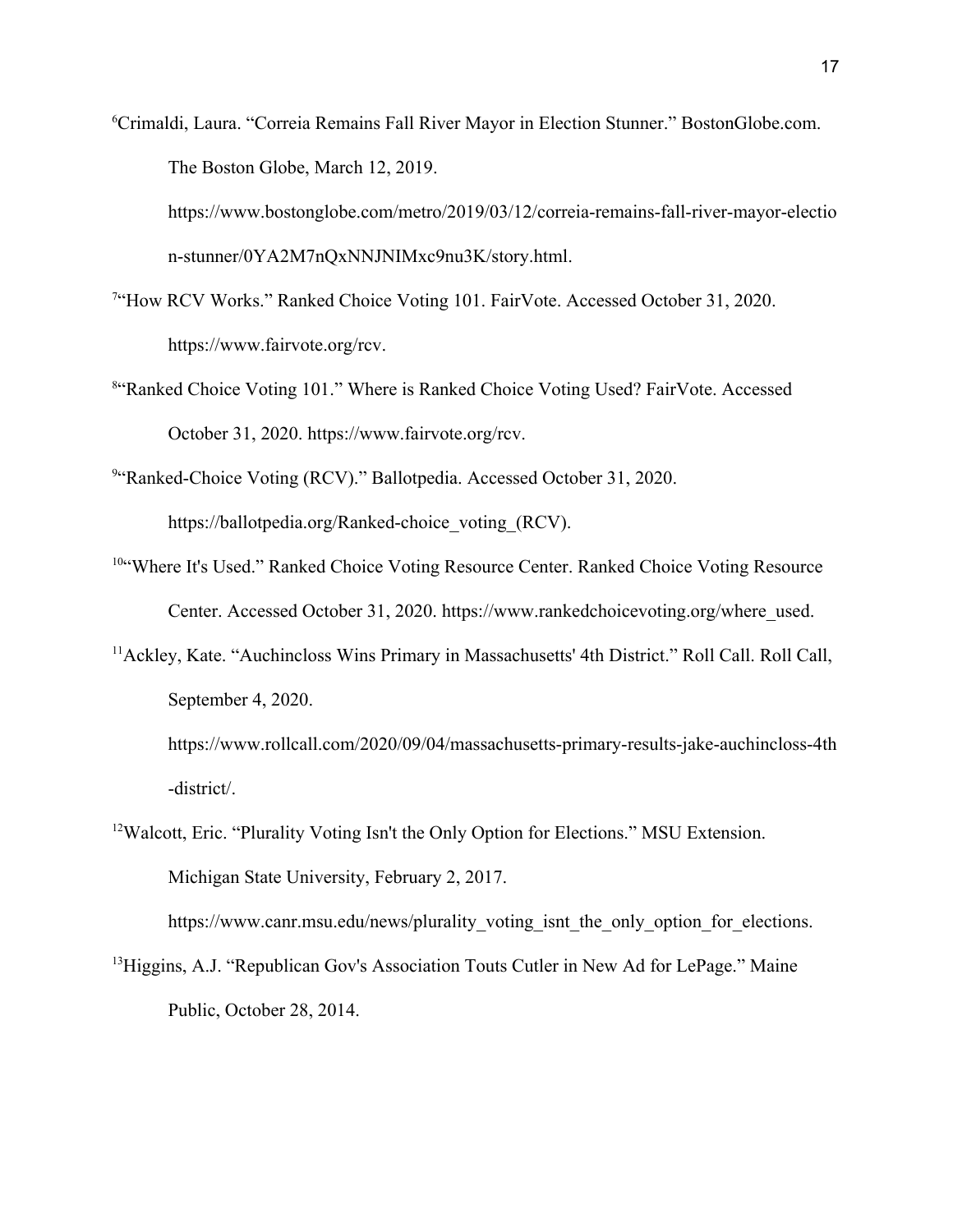https://www.mainepublic.org/post/republican-govs-association-touts-cutler-new-ad-lepag e.

<sup>14</sup>Pathé, Simone. "Poliquin Sues to Stop Maine's Ranked Choice Voting." Roll Call, November 13, 2018.

https://www.rollcall.com/2018/11/13/poliquin-sues-to-stop-maines-ranked-choice-voting/

<sup>15</sup>Hill, Steven, and Robert Richie. "Success for Instant Runoff Voting in San Francisco." *National Civic Review* 94 (2005): 65–68. https://doi.org/10.1002/ncr.85.

.

<sup>16</sup>Wallace, Gregory. "Voter Turnout at 20-Year Low in 2016." CNN. Cable News Network, November 30, 2016.

https://www.cnn.com/2016/11/11/politics/popular-vote-turnout-2016/index.html.

<sup>17</sup>DeSilver, Drew. "U.S. Voter Turnout Trails Most Developed Countries." Pew Research Center. Pew Research Center, May 21, 2018.

https://www.pewresearch.org/fact-tank/2018/05/21/u-s-voter-turnout-trails-most-develop ed-countries/.

18"3. Elections in the U.S.: Priorities and Performance." Pew Research Center - U.S. Politics & Policy. Pew Research Center, April 26, 2018.

https://www.pewresearch.org/politics/2018/04/26/3-elections-in-the-u-s-priorities-and-pe rformance/.

 $19$ Kimball, David C, and Joseph Anthony. "Voter Participation with Ranked Choice Voting in the United States." umsl.edu. Department of Political Science University of Missouri-St. Louis, October 2016. https://www.umsl.edu/~kimballd/KimballRCV.pdf.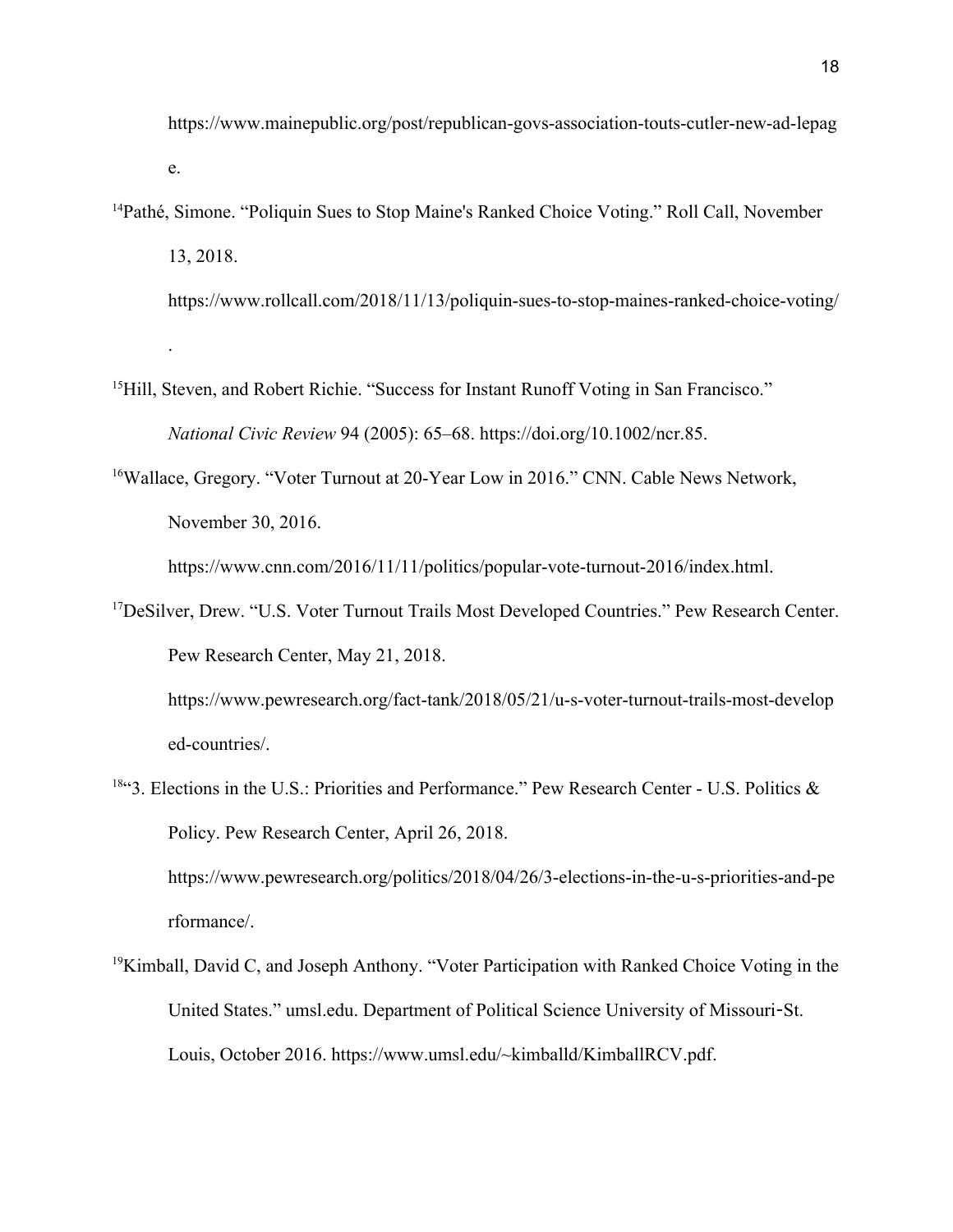<sup>20</sup>Donovan, Todd, Caroline Tolbert, and Kellen Gracey. "Self-Reported Understanding of Ranked-Choice Voting." *Social Science Quarterly* 100, no. 5 (2019): 1768–76. https://doi.org/10.1111/ssqu.12651.

- <sup>21</sup>Burnett, Craig M., and Vladimir Kogan. "Ballot (and Voter) 'Exhaustion' under Instant Runoff Voting: An Examination of Four Ranked-Choice Elections." *Electoral Studies* 37 (2015): 41–49. https://doi.org/10.1016/j.electstud.2014.11.006.
- <sup>22</sup>Neely, Francis, Lisel Blash, and Corey Cook. Rep. *An Assessment of Ranked-Choice Voting in the San Francisco 2004 Election* , 2005.
- <sup>23"</sup>Exit Surveys: Voters Evaluate Ranked Choice Voting." Fairvote.org. FairVote. Accessed October 31, 2020. https://fairvote.app.box.com/v/ExitPollsSummary.
- <sup>24</sup>Primary Runoffs. National Conference of State Legislatures, May 8, 2017. https://www.ncsl.org/research/elections-and-campaigns/primary-runoffs.aspx.
- <sup>25</sup>Root, Danielle, and Liz Kennedy. "Increasing Voter Participation in America." Democracy and Government. Center for American Progress, July 11, 2018. https://www.americanprogress.org/issues/democracy/reports/2018/07/11/453319/increasi ng-voter-participation-america/.

<sup>26</sup>Donovan, Todd, Caroline Tolbert, and Kellen Gracey. "Campaign Civility under Preferential and Plurality Voting." *Electoral Studies* 42 (2016): 157–63. https://doi.org/10.1016/j.electstud.2016.02.009.

<sup>27</sup>John, Sarah, and Caroline Tolbert. "Socioeconomic and Demographic Perspectives on Ranked Choice Voting in the Bay Area." FairVote: The Center for Voting and Democracy. FairVote, April 2015. https://fairvote.app.box.com/v/perspectives-on-rcv-bay-area.